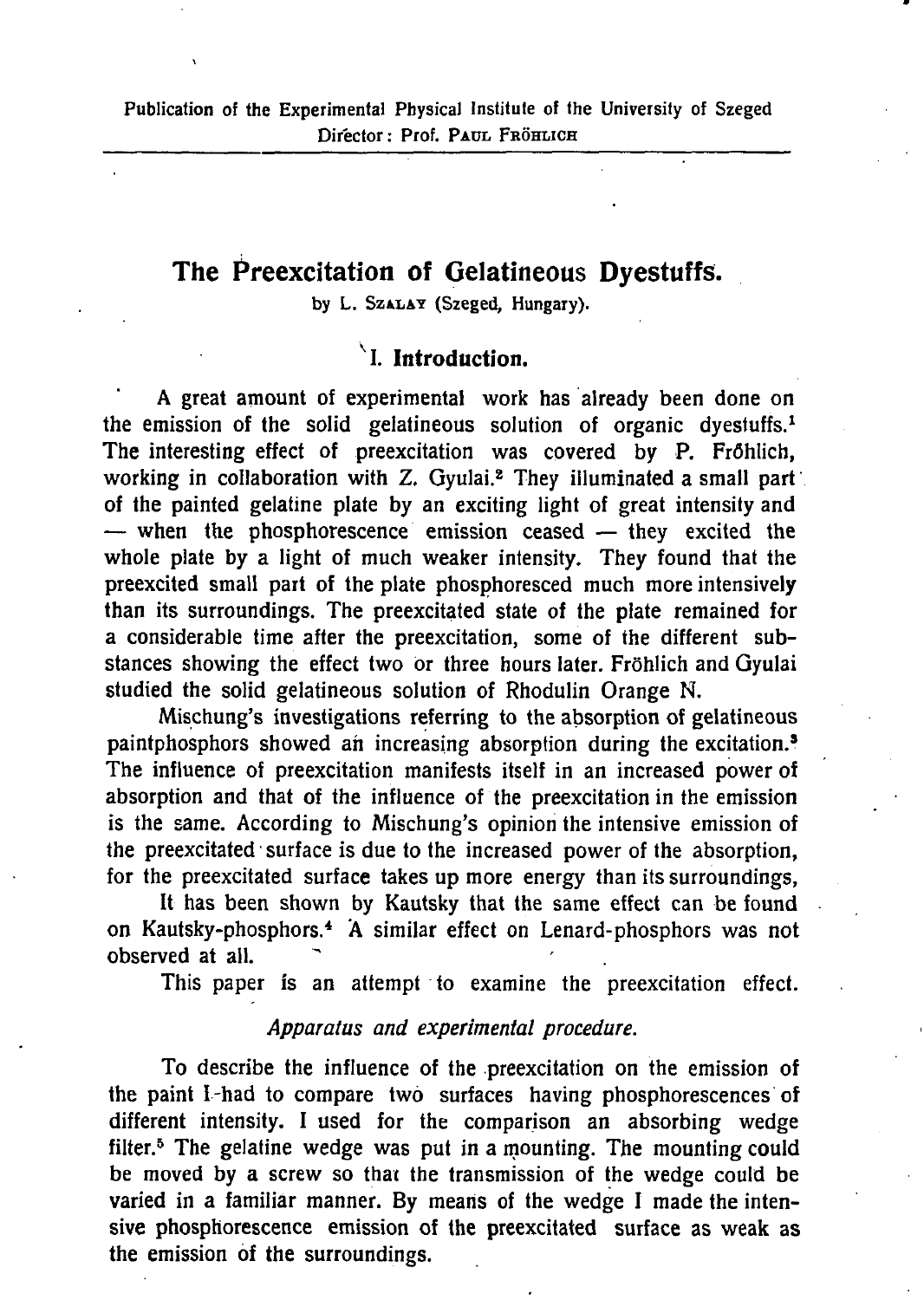I calibrated the wedge by a thermo-junclion and 1 found that the change of the absorption is proportional with the thickness of the wedge taking the needed part of the wedge into consideration. Therefore the degree of the moving of the wedge is suitable for describing the intensity of the preexcitated state. To give a description of the preexcitation I measured the moving of the wedge in mm-s.

The thickness of each plate was 0,1 mm. To give the concentration I used a logarithmic one.

The arrengement of the apparatus is shown in Fig. 1. The electric lamp A is enclosed in a box. (The lamp was Tungsram A78T41, 110 V, 1000 W), The phosphoroscope D was separated from the lamp' by



**Fig. 1.** 

means of a black curtain. The curtain had a small slit in order to make the path of the beam of illuminating light to the phosphoroscope, free. Light from A passes through two lenses  $(L_1 \text{ and } L_2)$ . Between the source of light and the lense  $L_1$  there was a water cooler to absorb the heat-rays. I used a Becquerel-phosphoroscope. A metal box was placed between the disks of the phosphoroscope which could be cooled and heated. The phosphoroscope was driven by an electromotor. The turning of the motor was 1150/min during the measurements. The absorbing wedge filter F was placed before the phosphoroscope. To weaken the preexcitating intensive light I used a glass plate covered with fine lampblack. This plate weakened the light at a rate of 2,6/1,0. This was measured by a thermo-junction.

One half of the phosphorescing round spot was covered by a metal screen during the preexcitation so that a sharp line parted the preexcitated half of the spot from the other. The duration of the preexcitacion was ten minutes in every case. 1 began the excitation by

 $\left($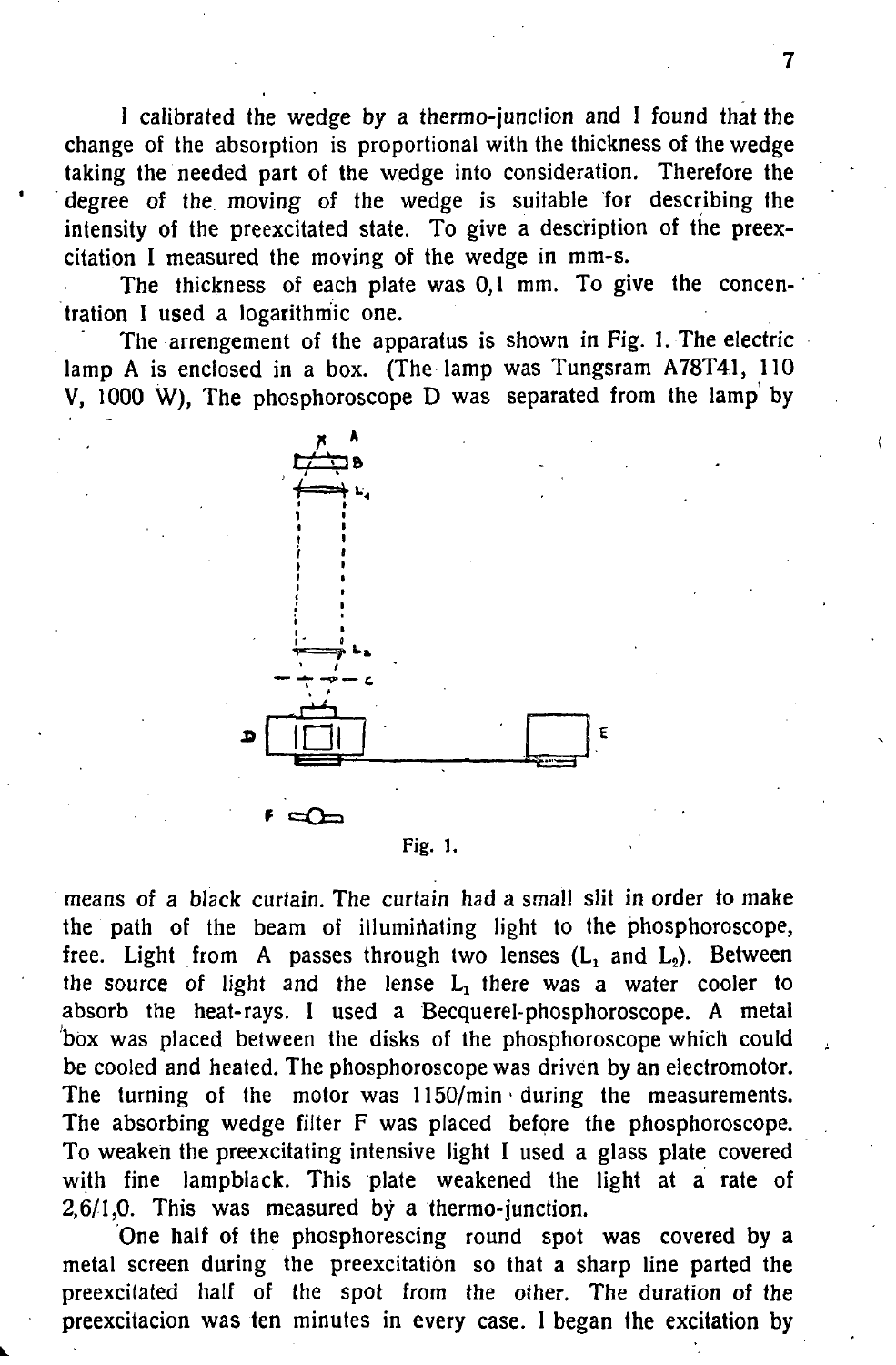a weak light 10 minutes after the ceasing of the preexcitation and I measured the intensity 10 minutes later.

Higher temperatures were made by electrical heating. I measured the temperature by placing a mercury thermometer into the measuring space through a thick felt-cork close to the plate to be investigated.

To make low temperatures I used solid  $CO<sub>s</sub>$  and liquid air. I. measured the low temperatures by means of a penthanthermometer, The measuring space was closed by two glass plates being electrically heated to avoid the condensation of water vapour. By means of the solid  $CO<sub>a</sub>$  I reached a temperature of  $-20^{\circ}$  C, The temperatures between  $-180^\circ$  C and  $-20^\circ$  C were obtained by a suitable supply of liquid air which caused a wavering of the temperature af about  $+5^{\circ}$  C during the measurements. Taking into consideration that the change of the effect of preexcitation was not of high degree at these temperatures, the wavering of the temperature had no influence on the accuracy of the measurements.

## **II. Results.**

## a) *The extinction of the preexcitation. Extinction and temperature.*

To investigate the duration of the preexcitated state I had to compare the phosphorescense emission of the preexcitated part of the plate with the other at different points of time after ceasing of the

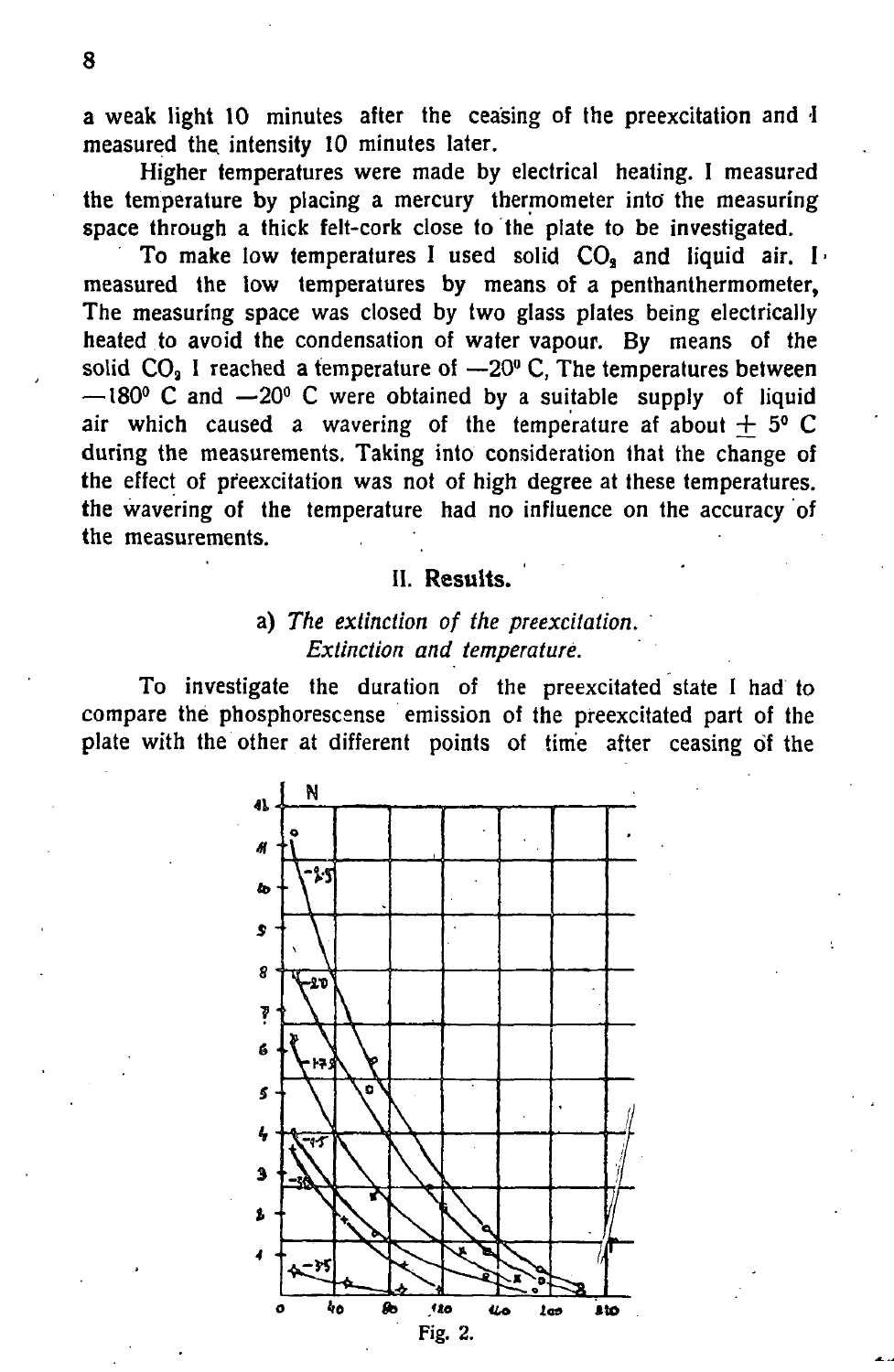preexcitation. The extinction of the prexcitation in connection with the concentration is shown in Fig. 2. These measurements refer to Rhodulin Orange. N means the moving of the absorbing wedge filter in mm-s, T means the time of extinction in in minutes. The same appointments will be used later too. The extinction has a remarkable concentration dependence and the form of the curve can be characterised by an exponential function. Fig. 2. shows on the one hand that there is an optimal concentration considering the duration of the extinction and on the other hand that there is an optimal concentration from the point of view of the intensity of the influence of preexcitation in each moment of extinction. This can be seen from the fact that the extinction

 $\epsilon$  is explicit that

| $\mathbf c$ | after the preexcitation |      |    |     |     |     |     |      |             |     |     |     |
|-------------|-------------------------|------|----|-----|-----|-----|-----|------|-------------|-----|-----|-----|
|             | T                       | N    | T  | N   | т   | N   | т   | N    | $\mathbf T$ | N   | т   | N   |
| $-1,50$     | 10                      | 4,1  | 70 | 1,5 | 153 | 0,6 | 190 | 0,2. |             |     |     |     |
| $-1,75$     | 10                      | 6,4  | 70 | 2.5 | 135 | 1,2 | 177 | 0,6  | 200         | 0.4 |     |     |
| $-2,00$     | 10                      | 7.9  | 70 | 5,3 | 120 | 2,3 | 152 | 1,2  | 192         | 0.5 | 222 | 0,3 |
| $-2.50$     | 10                      | 11,3 | 70 | 5,8 | 110 | 2,7 | 153 | 1,6  | 193         | 0,7 | 223 | 0,4 |
| $-3,00$     | 10                      | 3,6  | 45 | 1,9 | 92  | 0,8 | 118 | 0,2  |             |     |     |     |
| $-3,50$     | 10                      | 0,7  | 45 | 0.3 | 90  | 0.2 |     |      |             |     |     |     |
| $-3,75$     | 10                      | 0,5  |    |     |     |     |     |      |             |     |     |     |

| `able |  |
|-------|--|
|-------|--|

curve belonging to the concentration of  $-2$ , 5 goes everywhere above the curves belonging to the other concentrations. The duration of the influence of preexcitation is the longest at the concentration of  $-2$ , 5 and the shortest at the concentration of  $-3$ , 5.

The results are shown in Table 1. where c means the logarithmic concentration. Further 1 have to mention that I have investigated several different dyes and found that they have a similar extinction but the time of extinction and the steepness of the curves are different. The extinction depends on the temperature too. In order to examine this dependence I investigated the influence on extinction of temperatures differing to a high degree. I used Rhodulin Orange wich had a concentration of  $-2$ , 5. The first experiment was made in the following way. I preexcited the painted plate at a temperature of 16°C and after the preexcitation I put into a space having a temperature of 130° C. I cooled the plates and I measured the intensity of the effect at different points of time. I found that the state of preexcitation ceased more rapidly in this case. On the other hand I put the preexcitated plate into a space having a temperature of  $-180^\circ$  C. When heated to the original temperature of the preexcitation I measured the intensity  $at$ 

 $TSD$ 

 $\sim$  9  $\sim$  9  $\sim$  9  $\sim$  9  $\sim$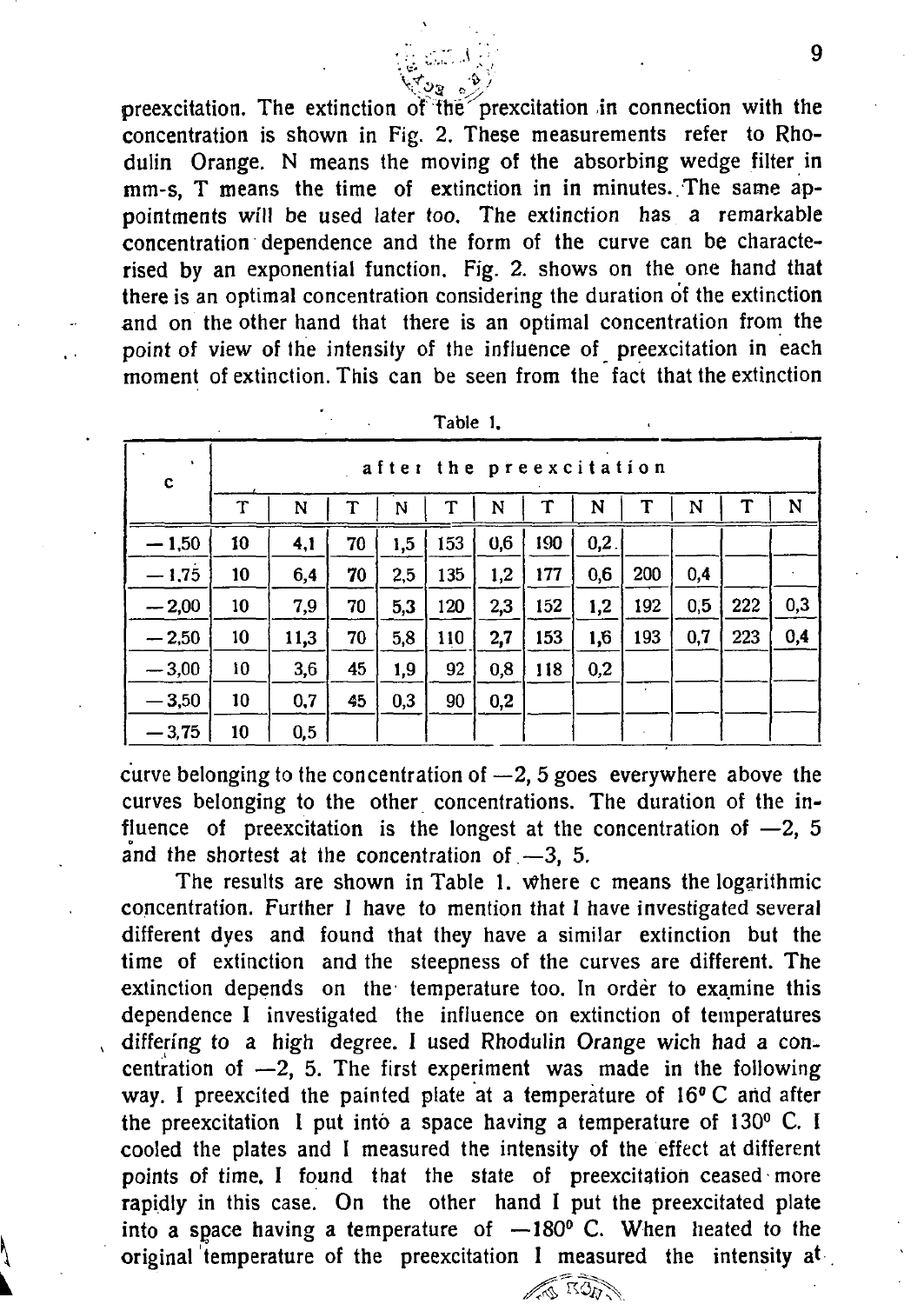different points of time. These measurement indicated that the preexcitated state of the gelatine plate when cooled, remained for a much **Table 2.** 

| -c     | tempera-<br>∙ture             | after the preexcitation |     |     |     |     |     |                  |     |           |     |     |  |
|--------|-------------------------------|-------------------------|-----|-----|-----|-----|-----|------------------|-----|-----------|-----|-----|--|
|        |                               | ጥ                       |     | т   | N   | T   | N   | T                | N   | T.        | 'N  | m.  |  |
| $-2,5$ | $-180^{\rm o}$ C <sup>+</sup> | 95                      | 7,9 | 165 | 3,9 | 235 | 2,1 | 335 <sup>1</sup> |     | $1,4$ 415 | 0,9 | 475 |  |
|        | $+130°C$                      | 34                      | 4.7 | 70  | 3.1 | 95  | 2.3 | 120.             | 1.3 | 180       | 0.2 |     |  |

longer time than that of original temperature. The results obtained are in

Further these investigations indicate that the painted plates being preexcitated at a temperature  $\cdot$  of  $16^{\circ}$  C keep their state after cooling and heating.

# b) *Concentration dependence.*

The influence of preexcitation depends on the concentration of dye to a high degree. It can be seen in the second vertical column of Table 1. where the numbers, which characterise the intensities of preexcitation belonging to different concentrations, refer to an extinction time of 10 minutes. The dependence on concentration is shown very clearly in Fig. 3. This indicates the dependence of concentration in three ponts of time of extinction. The two extreme points of the middle



**10** 

Table 2.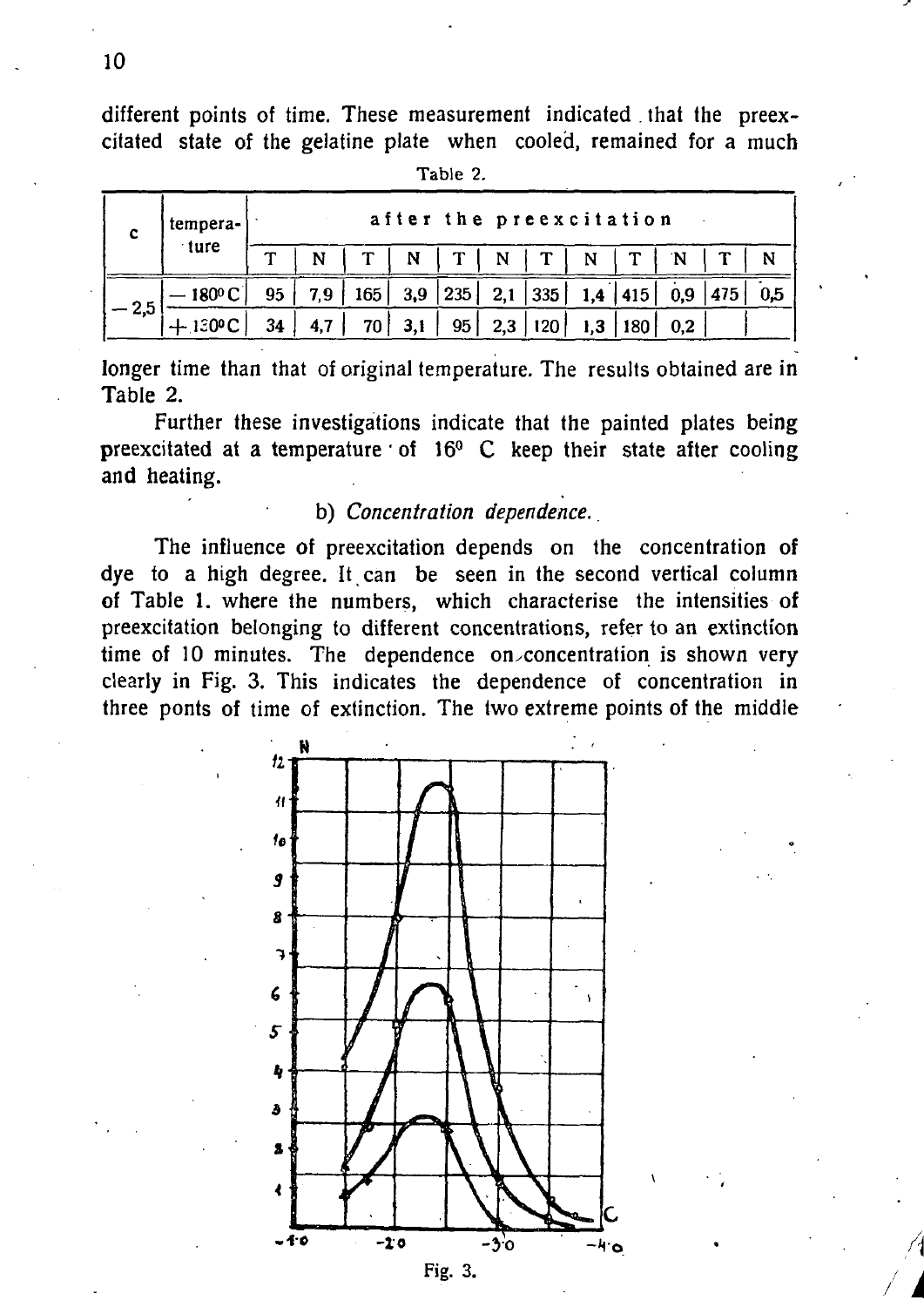curve (concentrations of  $-3.0$  and  $-3.5$ ) belonging to an extinction time of 70. min was drawn by means of the suitable extinction curve on Fig. 2. by interpolation. The curve beloging to an extinction-time of 120 min was drawn in the same way. The logarithmic concentrations were measured on the vertical axis. As is to be seen, the intensity of the preexcitation increases when concentration is increased but a further increasing of concentration causes a decreasing of the intensity. The intensity curves have a selective maximum at a concentration of  $-2,3$ . This maximum does not depend on the extinction.

Moreover I investigated the concentration dependence of the intensity at Rhodamin S and Methyleosin. The results obtained are shown in Table 3. The behavior of, these paints is similar to that of Rhodulin Orange in the former case. One can see that the intensity of preexcitation has a very remarkable concentration dependence in these dyes too.

|             | $-1.75$ |      | $-2.25$ | $-2.5$ | $-\,3.0$ | -- 3.5 |     |
|-------------|---------|------|---------|--------|----------|--------|-----|
| Rhodamin S  |         | weak |         | 3,8    | 1.5      | weak   |     |
| Methyleosin | 1 V     |      | 0,5     |        | 0.7      | ۰.,    | 0.2 |

**Tabie 3.** 

The intensity curve of Rhodamin S has a maximum at a concentration of  $-2.25$ . The maximum of Methyleosin is at a concentration of  $-3.0$ .

I have to remark that I investigated gelatine plates without any dye and 1 found that there is a preexcitation effect of very small degree. But it was so weak that I could not measure it.

#### c) *Temperature dependence.*

I made a detailed investigation of the preexcitation effect on Rhodulin Orange preparations to know the influence of temperature on the effect. For that purpose I measured the intensity of preexcitation at different temperatures between —160° C and 110° C. I used painted plates of different concentrations. My first experience was that there is no effect at a temperature of  $-160^{\circ}$  C and  $-110^{\circ}$  C. At a temperature of —32® C I could measure the effect, though it was fairly weak. When the temperature was increased the intensity of preexcitation increased at each concentration too. But this increasing was not constant, az I reached a temperature of  $4^{\circ}$  C the rising of the curve ceased. The curve had here a selective maximum, the intensity decreased when temperature was increased.

There is a temperature at which one can find no effect. A very interesting fact is that this temperature at each concentration is the same, namely 28° C. This is to be seen on Fig. 4. where each intensity curve reaches the axis of temperature at the same point taking the error of measurement into account.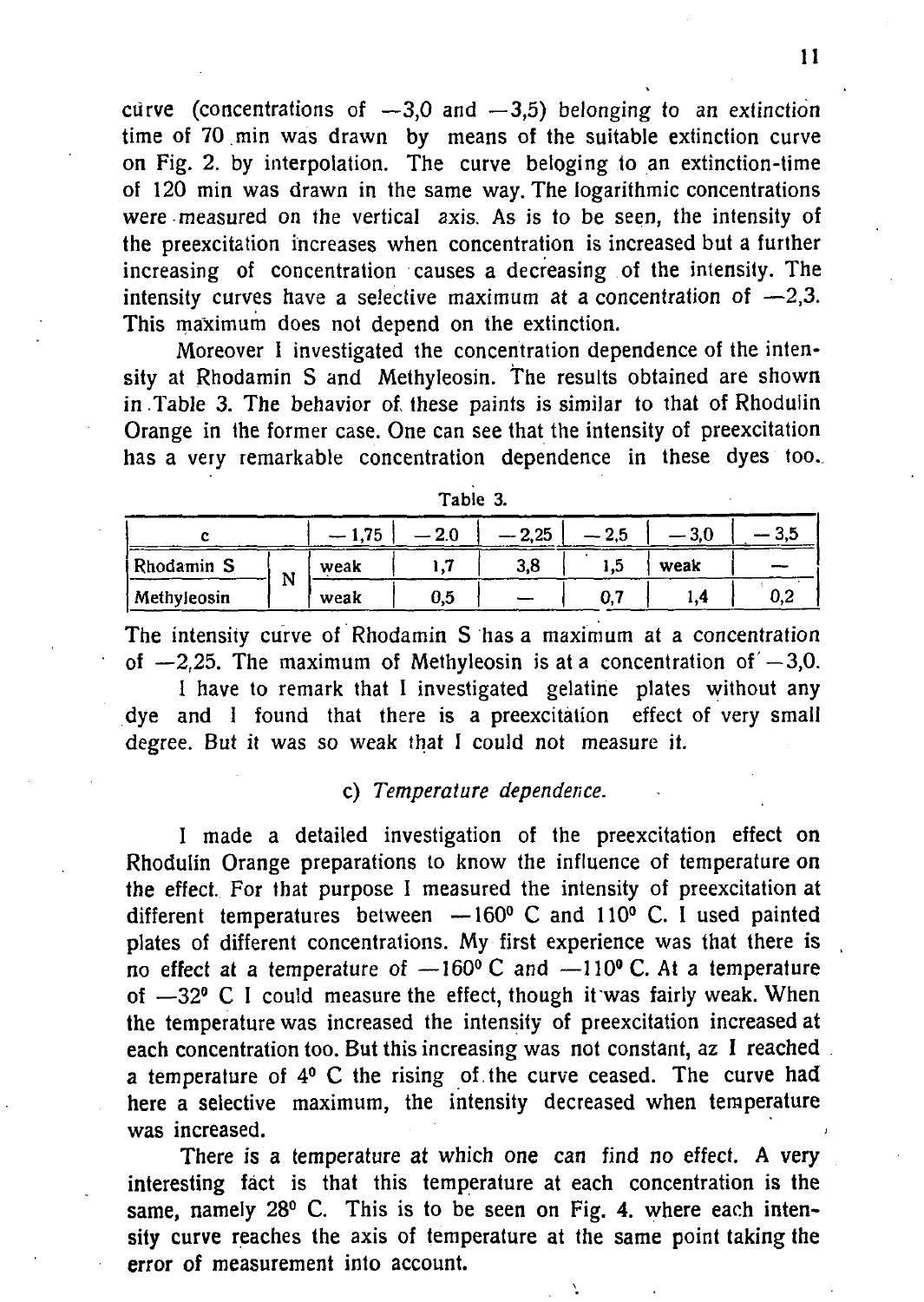The temperature on which the gelatine plate was prepared was called by Frfihlich and Gombay<sup>6</sup> the ground temperature of the plate. Their investigations show that the percentage of partially polarized



phosphorescence emission at the ground temperature is the highest. At is to be seen from my results the ground temperature is an important one from the point of view of preexcitation.

I notice that the intensity of preexcitation on plates having small concentrations will never be zero. I always observed an effect of very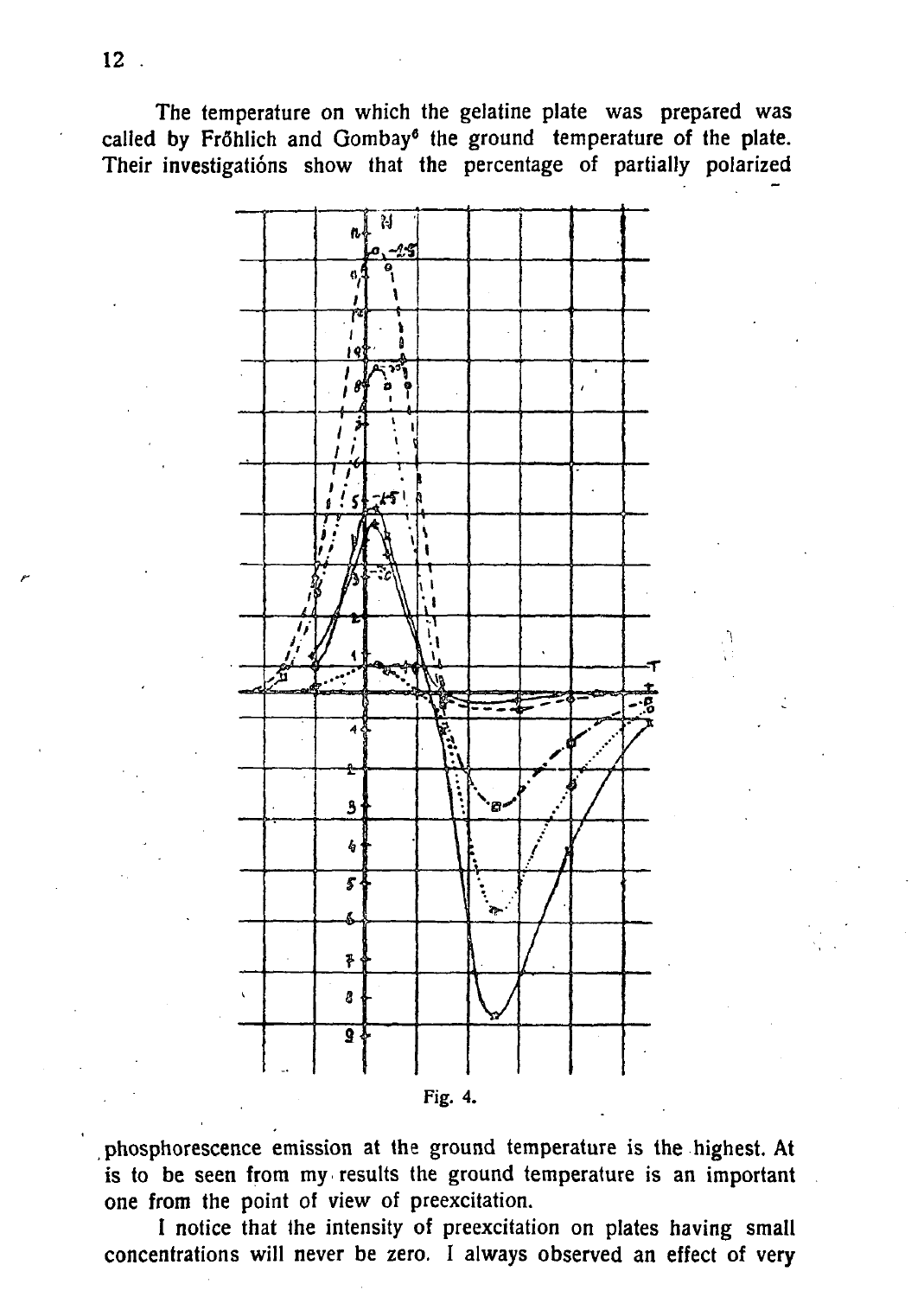small degree by the concentrations of  $-3.5$ ,  $-3.75$ , and  $-4.0$  with a temperature of  $4^{\circ}$  C. This can be seen in the 7th horizontal line of Table 4. At higher temperatures than the critical 28° C, I found a very



interesting and remarkable phenomenon which has never at all been observed till now. This interesting phenomenon manifests itself in the following way. The preexcitated little part of the plate has a weaker phosphorescence emission than its surroundings. I call this effect negative preexcitation. The intensity of the negative preexcitation increases when temperature is increased as I observed at the positive preexcitation. There is a selective maximum here too at a temperature of 52° C. From this temperature the intensity of the negative preexcitation decreases,

**13**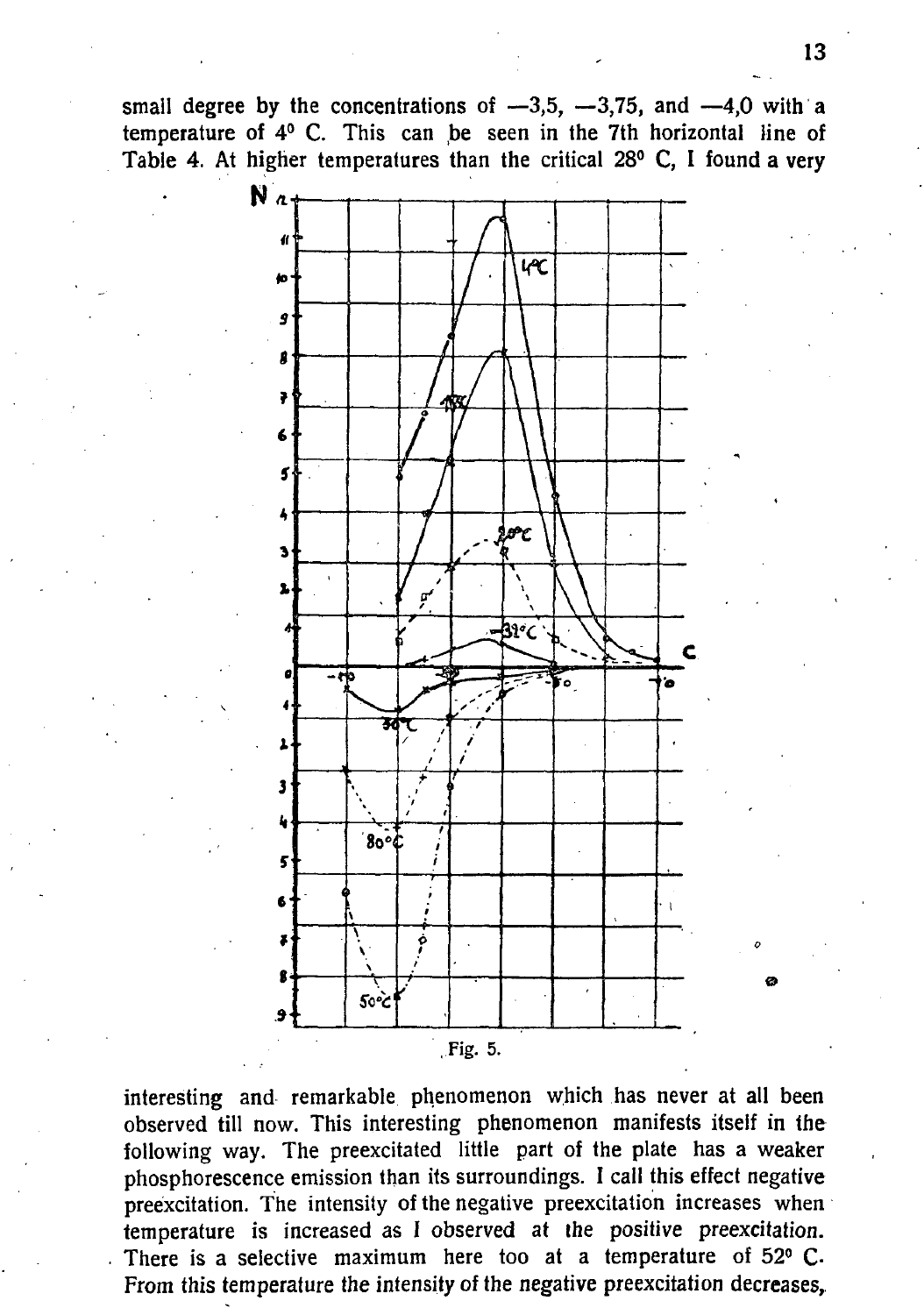| c       | N               |                 |          |        |          |                 |                       |                 |                  |  |  |
|---------|-----------------|-----------------|----------|--------|----------|-----------------|-----------------------|-----------------|------------------|--|--|
|         | $-32^{\circ}$ C | $-20^{\circ}$ C | $+40C$   | + 8° C | $-150$ C | $+30^{\circ}$ C | $+50^{\circ}$ C       | $+80^{\circ}$ C | $+110^{\circ}$ C |  |  |
| $-1,00$ |                 | 0,2             | 0,8      | 0,6    | 0,2      | $-0.5$          | $-5.8$                | $-2,5$          | $-0,4$           |  |  |
| $-1,50$ | -               | 0,7             | 4,9      | 4,1    | 2,7      | $-1,2$          | $-8,6$                | $-4,2$          | $-0.7$           |  |  |
| $-1,75$ | $\cdot$ 0,3     | 0,8             | 6,4      | 6,2    | 3,9      | $-0.6$          | $-7,1$                | $-2.9$          | $-0.3$           |  |  |
| $-2,00$ | 0,5             | 2,7             | 8.6      | 7,9    | .5,2     | $-0,4$          | $-3.0$                | $-1,3$          | $-0,2$           |  |  |
| $-2,50$ | 0,7             | 3,0             | 11,6     | 11,3   | 8,1      | $-0.2$          | $-0.6$                | $-0,3$          | — weak           |  |  |
| $-3,00$ | -               | 0,9             | 4,5      | 3,6    | 2,7      | — weak          | $-0.3$                | $-0,2$          | — weak           |  |  |
| $-3,50$ |                 |                 | 0,8      | 0,6    | 0,4      | $+$ weak        | $+$ weak              | $+$ weak        | $+0,2$           |  |  |
| $-3,75$ |                 |                 | 0,2      | 0,5    |          | $+0.2$          | $+0,2$                | $+0,1$          | $+0,3$           |  |  |
| -- 4.00 |                 |                 |          |        |          | $+0,2$          | $+0.3$                | $+0.2$          | $+0,3$           |  |  |
|         |                 | only            | positive |        |          |                 | positive and negative |                 |                  |  |  |

Table 4.

at last I found an intensity of a very small degree at a temperature of  $110<sup>o</sup>$  C. I could not measure at higher temperatures on account of the alteration of the gelatine plates.

Consequently one cannot decide whether by a further increasing  $\gamma$  of the temperature a positive effect would be seen again. This question could be answered if we were to find a dye at which the negative effect could be detected at lower temperatures therefore the whole temperature-intensity curve would be moved towards lower temperatures. As a negative effect can be observed at other dyes it is not out of the question. To decide whether at a temperature higher than 110° C a positive effect would be seen again, i ought to have made a detailed investigation of more dyestuffs. As I already mentioned the plates of small  $concentrations$  have a peculiar behavior: I could not observe a negative effect on these.

As is to be seen the temperature has very interesting influence on preexcitation. From the ground temperature to the low temperatures there is a positive effect and to the high temperatures there is a negative one. There is an advantageous temperature from the point of view of both phenomena. From Fig. 4. can be seen that the advantageous temperature does not depend on the concentration.

I have to notice that the former statements are correct in the investigated period of the extinction of phosphorescence emission. As the measurements happened 0,005 min after the ceasing of excitation the results refer to this point of time of extinction. My observations show that this is an important circumstance for the investigation of preexcitation, because I observed that, though at a temperature of  $-70^{\circ}$  C I could see no preexcitation — neither a positive effect nor a negative one  $-$  yet after the moving of the plate from the phosphoroscope, when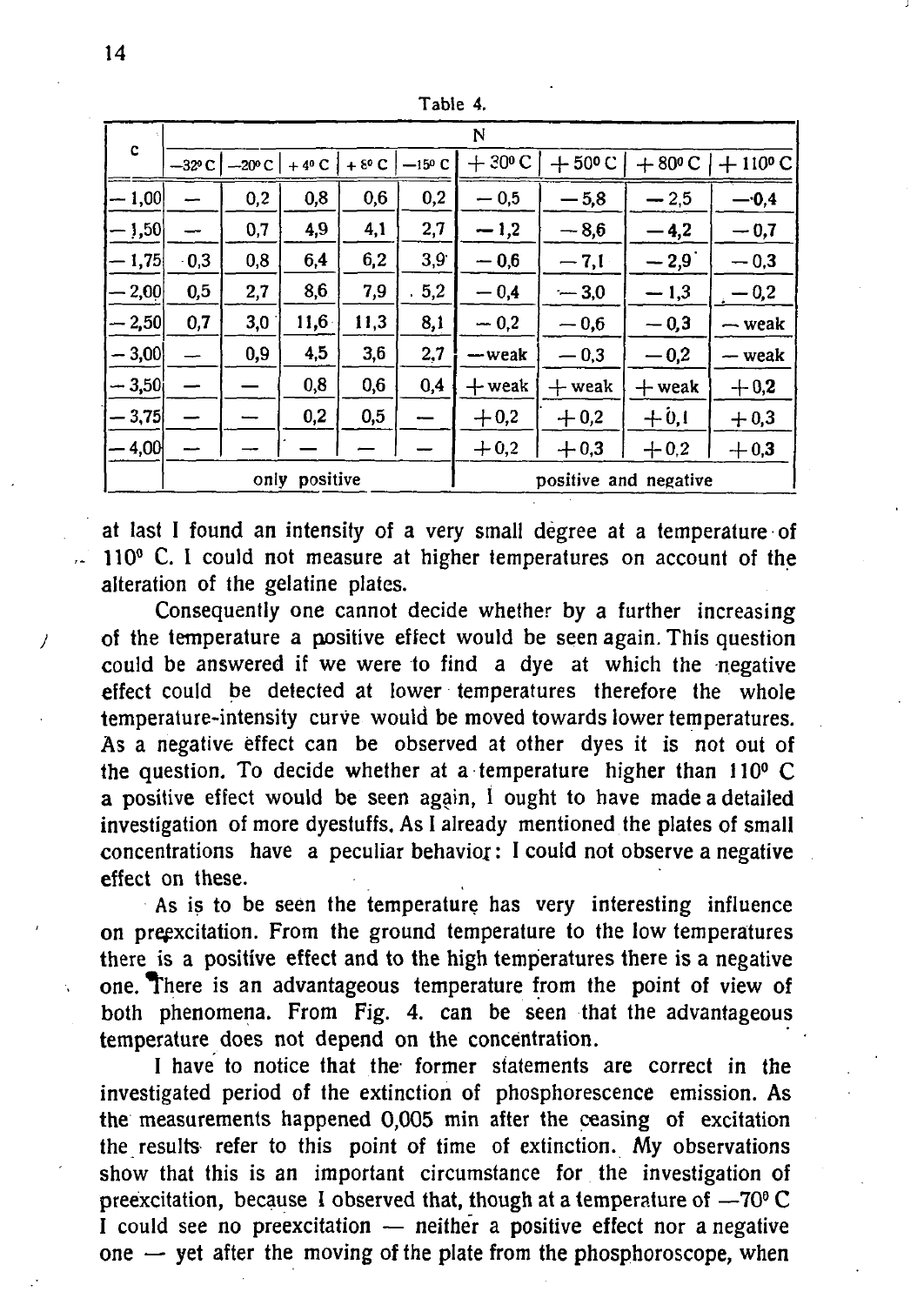the bright spot is fading on account of the extinction, I found a positive preexcitation. The observation is very easy on account of the low extinction time at this low temperature. One can suppose that the preexcitation depends on the extinction. To have a full description of this phenomenon I have to stretch the investigations.

The results referring to the temperature dependence of preexcitation are in Table 4. This shows that at low temperatures under of 15° C there is only positive preexcitation, from  $30^{\circ}$  C to  $110^{\circ}$  C at the high concentrations (from  $-1,0$  to  $-3,0$ ) there is only a negative one, but from a concentration of  $-3.5$  at all temperatures there is a positive effect.

The concentration dependence of the positive and negative effect is shown in Fig. 5. At the investigation of the influence of concentration on preexcitation I found an optimal concentration of  $-2.3$  from the point of view of preexcitation. The stretching of the investigations to different temperatures showed that the optimal concentration does not depend on the temperature. There is an optimal concentration from the point of view of the negative preexcitation and it is an interesting fact, that this optimal concentration is higher than that of the positive effect. Its value is  $-1.5$  and it does not depend on the temperature.

As 1 aheady mentioned no influence of preexcitation can be observed at a temperature of  $-160^{\circ}$  C. But if I cool the plate being preexcitated at the temperature of the laboratory to  $-160^{\circ}$  C, and I investigate the cooled plate from the point of view of preexcitation, I find a positive preexcitation. This shows, that the preexcitated state can be frozen. Further I have to investigate whether the negative effect could be frozen. I need further investigations to compare the intensity of the preexcitation with that of the frozen one.

There are no detailed investigations referring to the different dyestuffs from the point of view of the influence of temperature. But I investigated some dyes at a temperature of 52° C. These observations show that Methyleosin, Rhodamin S and Rhodulingelb have a negative effect at this temperature. The bphavior of Acridingelb G differs from that of the others, because I only observed a positive effect at the concentrations of  $-2,0, -2,5,$  and  $-3,0$ . But the dyes at which a negative effect could be observed show a positive one at small concentrations. The want of negative preexcitation at small concentrations, as these results show, can be found in a greater group of dyestuffs.

I beg to remark that I investigated the empty gelatine plate from the point of view of preexcitation at a temperature of 50° C. The phosphorescence emission was so weak at this temperature that I could not make any comparison. Therefore the existence of preexcitation does not influence my measurements.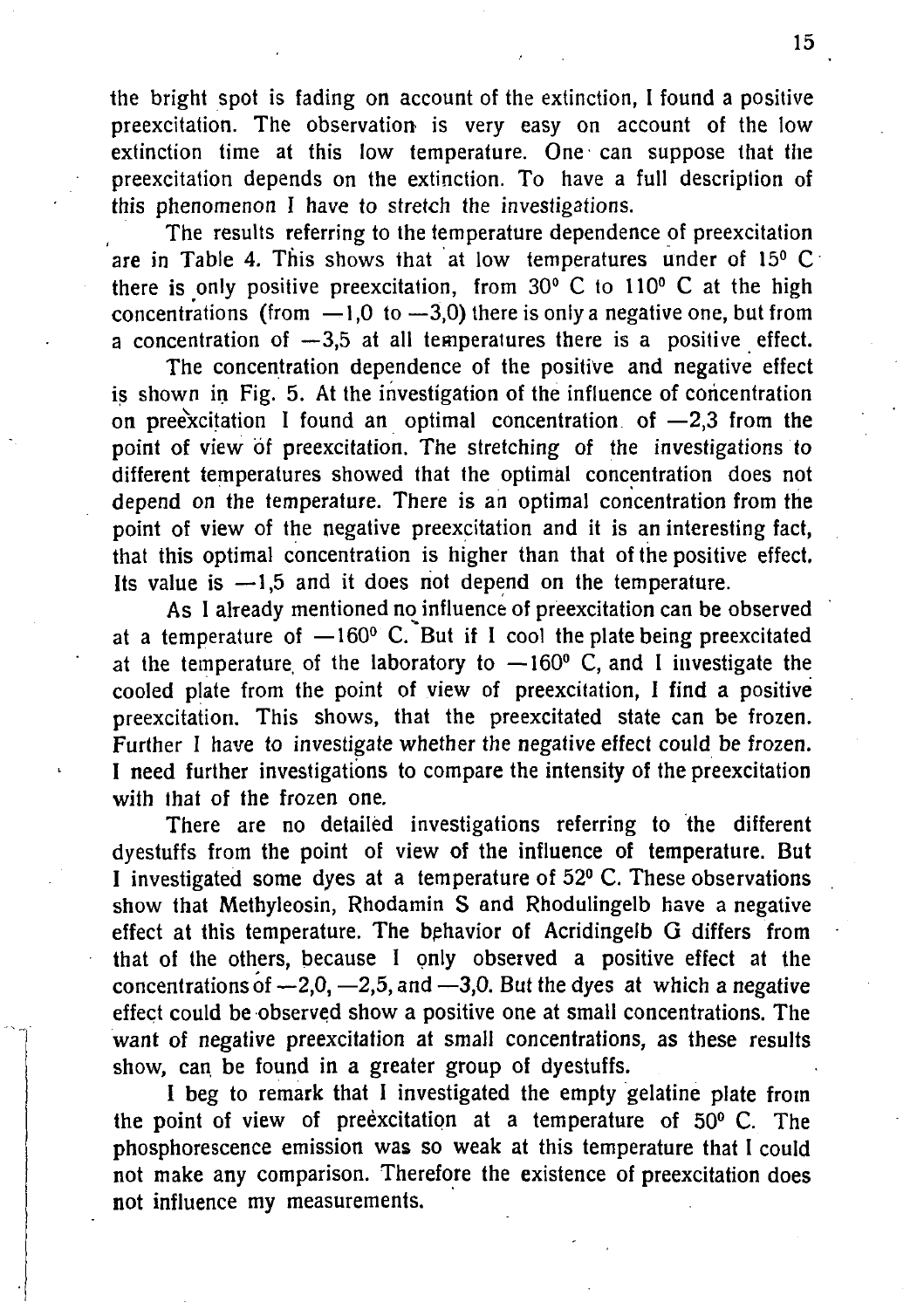I investigated the preexcitation effect on gelatineous dyestuffs with a special regard to the influence of temperature. My most important results are the following:

From 28 $\degree$  C to a low temperature of  $-40\degree$  C I found a positive effect which had a selective maximum at a temperature of 4° C. From  $28^{\circ}$  C to 110° C I detected a new phenomenon — the negative preexcitation. This negative effect has a selective maximum at a temperature of 52° C.

The concentration at which the negative and positive effect has a maximum does not depend on the temperature, but the maximum of the, negative effect is at smaller concentration than that of the positive one.

I found a positive effect at small concentrations at every temperature.

At each concentrations at which I found a negative effect the change from the positive effect to the negative one could be seen at the same temperature: all the intensitiy curves cut the axis of temperature at a temperature of 28° C.

\* \* \*

An exact explanation of the phenomena of preexcitation is a difficult one at present. To have an exact explanation we ought to know the connection between it and other factors. Among others I have to investigate the temperature dependence of intensity in different points of the phosphorescence extinction perfectly.

There is no doubt that the preexcitation has an influence on the configuration of the phosphorcentren. This influence manifests itself as a positive effect at some temperatures and as a negative one at some other temperatures. This can be explained in the following way. There are temperatures at which the centres aré in an advantageous configuration from the point of view of absorption and there are other temperatures at which they are not. It may be that in the latter case the absorption-electron is torn off the absorption resonator which causes a negative effect. A result of Gombay' s investigations referring to the electrical conductivity supports this supposition.<sup>7</sup> The maximum of the current being caused by negative or positive potential is ata temperature' which is the most advantageous temperature from the point of view of negative preexcitation.

The concentration at which the negative effect turns to the positive one, is at every temperature the same (see Fig. 5.). This circumstance allows the supposition that the concentration plays an important part in the existence of preexcitation.